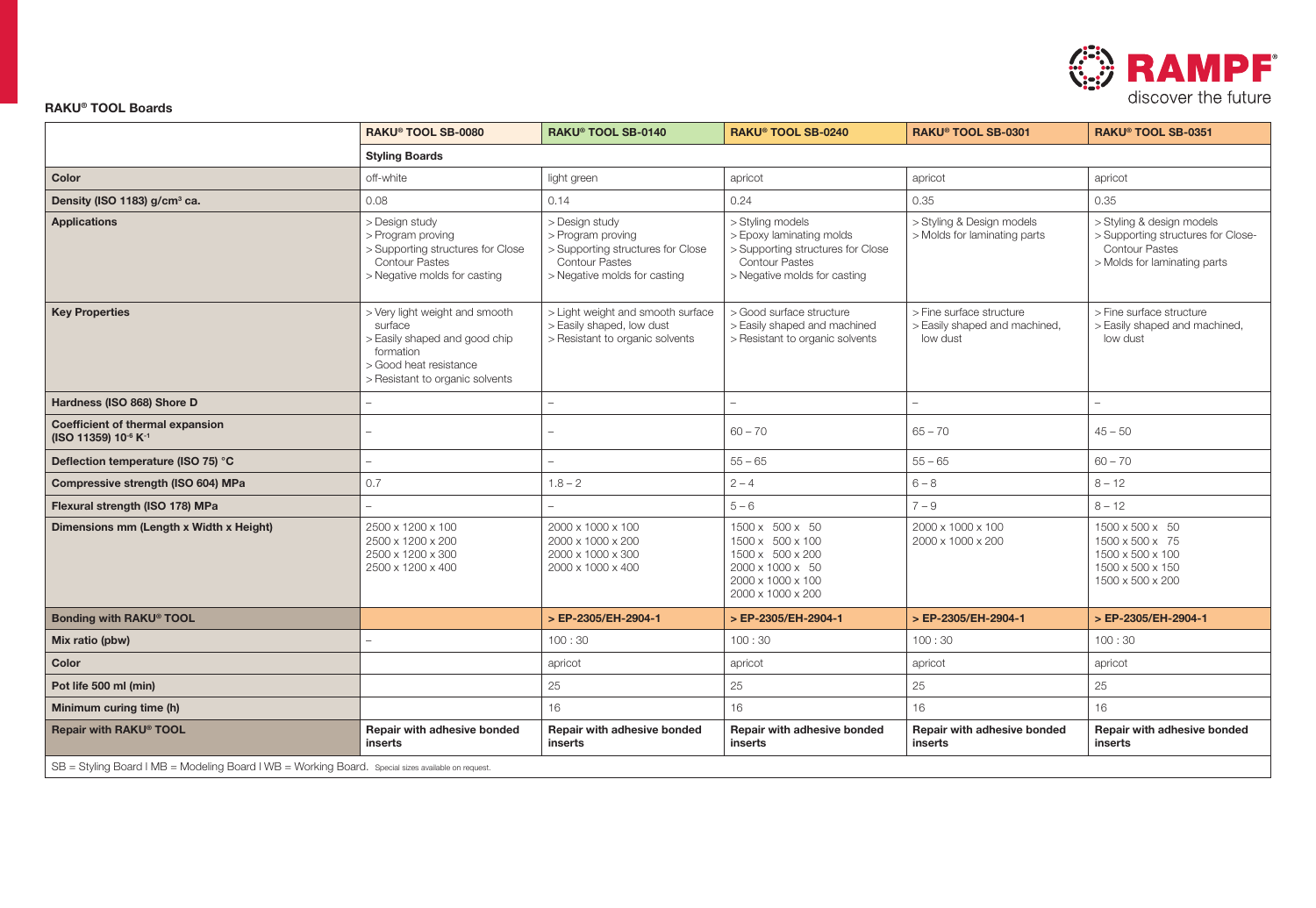|                                                               | RAKU® TOOL SB-0470                                                                             | RAKU® TOOL MB-0600                                                                                                                    | <b>RAKU® TOOL MB-0720</b><br><b>RAKU<sup>®</sup> TOOL MB-0670</b>                                                                     |                                                                                                                                                           | RAKU <sup>®</sup> TOOL WB-0801                                                                                                         |  |  |
|---------------------------------------------------------------|------------------------------------------------------------------------------------------------|---------------------------------------------------------------------------------------------------------------------------------------|---------------------------------------------------------------------------------------------------------------------------------------|-----------------------------------------------------------------------------------------------------------------------------------------------------------|----------------------------------------------------------------------------------------------------------------------------------------|--|--|
|                                                               | <b>Styling Boards</b>                                                                          | <b>Modeling Boards</b>                                                                                                                |                                                                                                                                       |                                                                                                                                                           | <b>Working Boards</b>                                                                                                                  |  |  |
| Color                                                         | apricot                                                                                        | brown                                                                                                                                 | brown                                                                                                                                 | brown                                                                                                                                                     | gray                                                                                                                                   |  |  |
| Density (ISO 1183) g/cm <sup>3</sup> ca.                      | 0.47                                                                                           | 0.60                                                                                                                                  | 0.67                                                                                                                                  | 0.72                                                                                                                                                      | 0.80                                                                                                                                   |  |  |
| <b>Applications</b>                                           | > Styling models<br>> Master models and data control<br>models                                 | > Master models, Cubing models,<br>Patterns                                                                                           | > Master models, Cubing models,<br>Patterns                                                                                           | > Master models, Cubing models,<br>Patterns                                                                                                               | > Master models<br>> Cubing models<br>> Tooling Jigs and Fixtures<br>> Vacuum forming tools                                            |  |  |
| <b>Key Properties</b>                                         | > Very good surface structure<br>> Easily machined                                             | > Fine surface structure<br>> Easily shaped and machined<br>> Low coefficient of thermal<br>expansion<br>> Good dimensional stability | > Fine surface structure<br>> Easily shaped and machined<br>> Low coefficient of thermal<br>expansion<br>> Good dimensional stability | > Excellent surface structure<br>> Low coefficient of thermal<br>expansion<br>> Good dimensional stability<br>> Good compressive and flexural<br>strength | > Fine surface structure<br>> High HDT and very low CTE<br>> Good dimensional stability<br>> Good compressive and flexural<br>strength |  |  |
| Hardness (ISO 868) Shore D                                    |                                                                                                | $50 - 55$                                                                                                                             | $60 - 65$                                                                                                                             | $60 - 65$                                                                                                                                                 | $65 - 70$                                                                                                                              |  |  |
| Coefficient of thermal expansion<br>(ISO 11359) 10-6 K-1      | $60 - 65$                                                                                      | $50 - 55$                                                                                                                             | $50 - 55$                                                                                                                             | $50 - 55$                                                                                                                                                 | $45 - 50$                                                                                                                              |  |  |
| Deflection temperature (ISO 75) °C                            | $60 - 70$                                                                                      | $70 - 75$                                                                                                                             | $75 - 80$                                                                                                                             | $75 - 80$                                                                                                                                                 | $85 - 90$                                                                                                                              |  |  |
| Compressive strength (ISO 604) MPa                            | $10 - 15$                                                                                      | $15 - 20$                                                                                                                             | $15 - 20$                                                                                                                             | $20 - 25$                                                                                                                                                 | $40 - 45$                                                                                                                              |  |  |
| Flexural strength (ISO 178) MPa                               | $10 - 15$                                                                                      | $15 - 20$                                                                                                                             | $20 - 25$                                                                                                                             | $25 - 30$                                                                                                                                                 | $35 - 40$                                                                                                                              |  |  |
| Dimensions mm (Length x Width x Height)                       | 1500 x 500 x 50<br>1500 x 500 x 75<br>1500 x 500 x 100<br>1500 x 500 x 150<br>1500 x 500 x 200 | 1500 x 500 x 25<br>1500 x 500 x 30<br>1500 x 500 x 50<br>1500 x 500 x 75<br>1500 x 500 x 100<br>1500 x 500 x 150<br>1500 x 500 x 200  | 1500 x 500 x 25<br>1500 x 500 x 30<br>1500 x 500 x 50<br>1500 x 500 x 75<br>1500 x 500 x 100<br>1500 x 500 x 150<br>1500 x 500 x 200  | 1500 x 500 x 25<br>1500 x 500 x 30<br>1500 x 500 x 50<br>1500 x 500 x 75<br>1500 x 500 x 100<br>1500 x 500 x 150<br>1500 x 500 x 200                      | 1500 x 500 x 25<br>1500 x 500 x 50<br>1500 x 500 x 75<br>1500 x 500 x 100<br>1500 x 500 x 150                                          |  |  |
| Bonding with RAKU® TOOL                                       | > EP-2305/EH-2904-1                                                                            | > EP-2306/EH-2904-1                                                                                                                   | > EP-2306/EH-2904-1                                                                                                                   | > EP-2306/EH-2904-1                                                                                                                                       | > EP-2306/EH-2904-1                                                                                                                    |  |  |
| Mix ratio (pbw)                                               | 100:30                                                                                         | 100:30                                                                                                                                | 100:30                                                                                                                                | 100:30                                                                                                                                                    | 100:30                                                                                                                                 |  |  |
| Color                                                         | apricot                                                                                        | brown                                                                                                                                 | brown                                                                                                                                 | brown                                                                                                                                                     | brown                                                                                                                                  |  |  |
| Pot life 500 ml (min)                                         | 25                                                                                             | 35                                                                                                                                    | 35                                                                                                                                    | 35                                                                                                                                                        | 35                                                                                                                                     |  |  |
| Minimum curing time (h)                                       | 16                                                                                             | 16                                                                                                                                    | 16                                                                                                                                    | 16                                                                                                                                                        | 16                                                                                                                                     |  |  |
| Repair with RAKU <sup>®</sup> TOOL                            | <b>Repair with adhesive bonded</b><br>inserts                                                  | Repair with adhesive bonded<br>inserts                                                                                                | Repair with adhesive bonded<br>Repair with adhesive bonded<br>inserts<br>inserts                                                      |                                                                                                                                                           | Repair with adhesive bonded<br>inserts                                                                                                 |  |  |
| SB = Styling Board   MB = Modeling Board   WB = Working Board |                                                                                                |                                                                                                                                       |                                                                                                                                       |                                                                                                                                                           |                                                                                                                                        |  |  |

## RAMPF Tooling Solutions GmbH & Co. KG

Robert-Bosch-Straße 8-10 l 72661 Grafenberg | Germany T +49.7123.9342-1600 l F +49.7123.9342-1666 E tooling.solutions@rampf-gruppe.de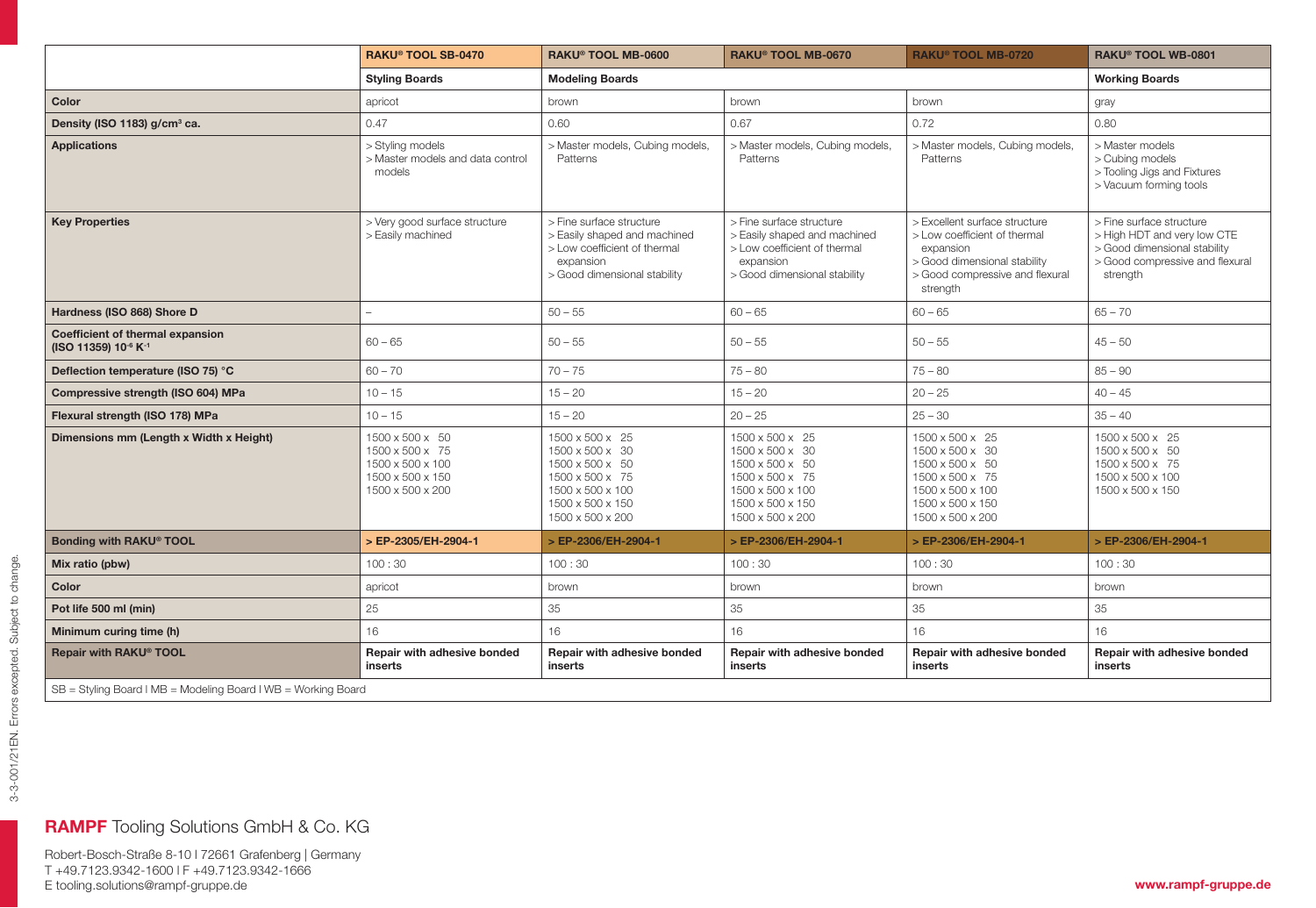

## RAKU® TOOL Boards

|                                                                                                                                      | RAKU® TOOL WB-0691                                                                                                         | <b>RAKU® TOOL WB-0700</b>                                                                                                          | RAKU® TOOL WB-1000                                                                                                     |                                                                                   | RAKU® TOOL WB-1222                                                                                                                                                           |                                                                      | RAKU® TOOL WB-1250                                                                                                                                  |                           |  |
|--------------------------------------------------------------------------------------------------------------------------------------|----------------------------------------------------------------------------------------------------------------------------|------------------------------------------------------------------------------------------------------------------------------------|------------------------------------------------------------------------------------------------------------------------|-----------------------------------------------------------------------------------|------------------------------------------------------------------------------------------------------------------------------------------------------------------------------|----------------------------------------------------------------------|-----------------------------------------------------------------------------------------------------------------------------------------------------|---------------------------|--|
|                                                                                                                                      | <b>Working Boards</b>                                                                                                      |                                                                                                                                    |                                                                                                                        |                                                                                   |                                                                                                                                                                              |                                                                      |                                                                                                                                                     |                           |  |
| Color                                                                                                                                | light blue                                                                                                                 | light green                                                                                                                        | beige, also available in gray (WB-1001)                                                                                |                                                                                   | green                                                                                                                                                                        |                                                                      | light green                                                                                                                                         |                           |  |
| Density (ISO 1183) g/cm <sup>3</sup> ca.                                                                                             | 0.69                                                                                                                       | 0.70                                                                                                                               | 1.00                                                                                                                   |                                                                                   | 1.22                                                                                                                                                                         |                                                                      | 1.25                                                                                                                                                |                           |  |
| <b>Applications</b>                                                                                                                  | > Lay-up tools for low temperature<br>tooling prepregs<br>> Vacuum forming molds<br>> Medium temperature applications      | > Lay-up tools for prepreg<br>> Tooling jigs<br>> High temperature applications<br>> Fixtures<br>> Vacuum forming molds            |                                                                                                                        | > Foundry pattern plates<br>> Hammer tools<br>> Checking fixtures for metal parts |                                                                                                                                                                              | > Foundry models<br>> Foundry pattern plates<br>> Foundry core boxes |                                                                                                                                                     |                           |  |
| <b>Key Properties</b>                                                                                                                | > Very fine surface structure<br>> Excellent machinability<br>> Good dimensional stability<br>> Heat resistant up to 110°C | > Very fine surface structure<br>> Very easily machined<br>> Temperature resistance up to<br>135°C<br>> Good dimensional stability | > Very easily machined<br>> Low coefficient of thermal<br>expansion<br>> Good edge strength and<br>abrasion resistance |                                                                                   | > Low wear of milling tools<br>> Resistant to amine<br>> Most proven working board on<br>the foundry market<br>> Resistant to dry ice cleaning<br>> Good abrasion resistance |                                                                      | > Easy to mill<br>> Low wear of milling tools<br>> Very good amine resistance<br>> Very good abrasion resistance<br>> Resistant to dry ice cleaning |                           |  |
| Hardness (ISO 868) Shore D                                                                                                           | $70 - 75$                                                                                                                  | $65 - 70$                                                                                                                          | $75 - 80$                                                                                                              |                                                                                   | $75 - 85$                                                                                                                                                                    |                                                                      | $77 - 83$                                                                                                                                           |                           |  |
| <b>Coefficient of thermal expansion</b><br>(ISO 11359) 10 <sup>-6</sup> K <sup>-1</sup>                                              | $35 - 45$                                                                                                                  | $35 - 45$                                                                                                                          | $50 - 60$                                                                                                              |                                                                                   | $80 - 85$                                                                                                                                                                    |                                                                      | $70 - 75$                                                                                                                                           |                           |  |
| Deflection temperature (ISO 75) °C                                                                                                   | $100 - 110$                                                                                                                | $130 - 140$                                                                                                                        | $70 - 80$                                                                                                              |                                                                                   | $80 - 90$                                                                                                                                                                    |                                                                      | $80 - 85$                                                                                                                                           |                           |  |
| Compressive strength (ISO 604) MPa                                                                                                   | $50 - 60$                                                                                                                  | $50 - 55$                                                                                                                          | $45 - 50$                                                                                                              |                                                                                   | $60 - 70$                                                                                                                                                                    |                                                                      | $70 - 80$                                                                                                                                           |                           |  |
| Flexural strength (ISO 178) MPa                                                                                                      | $25 - 35$                                                                                                                  | $30 - 40$                                                                                                                          | $45 - 50$                                                                                                              |                                                                                   | $70 - 80$                                                                                                                                                                    |                                                                      | $90 - 100$                                                                                                                                          |                           |  |
| Dimensions mm (Length x Width x Height)                                                                                              | 1500 x 500 x 50<br>1500 x 500 x 75<br>1500 x 500 x 100<br>1500 x 500 x 150<br>1500 x 500 x 200                             | 1500 x 500 x 50<br>1500 x 500 x 75<br>1500 x 500 x 100<br>1500 x 500 x 150<br>1500 x 500 x 200                                     | 1500 x 500 x 25<br>1500 x 500 x 50<br>1500 x 500 x 75<br>1500 x 500 x 100                                              |                                                                                   | 1000 x 500 x 30<br>$1000 \times 500 \times 50$<br>$1000 \times 500 \times 75$<br>1000 x 500 x 100                                                                            |                                                                      | $1000 \times 500 \times 30$<br>1000 x 500 x 50<br>$1000 \times 500 \times 75$<br>1000 x 500 x 100                                                   |                           |  |
| Bonding with RAKU <sup>®</sup> TOOL                                                                                                  | > EP-2303/EH-2934-1                                                                                                        | > EP-2304/EH-2934-1                                                                                                                | > PP-3310/<br>PH-3905                                                                                                  | $>EL-2210/$<br>EH-2910-1*                                                         | $>$ PP-3311/<br>PH-3905                                                                                                                                                      | $>EL-2210/$<br>EH-2910-1*                                            | > PP-3350/<br>PH-3905                                                                                                                               | $>EL-2210/$<br>EH-2910-1* |  |
| Mix ratio (pbw)                                                                                                                      | 100:20                                                                                                                     | 100:20                                                                                                                             | 100:50                                                                                                                 | 100:60                                                                            | 100:50                                                                                                                                                                       | 100:60                                                               | 100:50                                                                                                                                              | 100:60                    |  |
| Color                                                                                                                                | light blue                                                                                                                 | light green                                                                                                                        | beige                                                                                                                  | clear                                                                             | green                                                                                                                                                                        | clear                                                                | light green                                                                                                                                         | clear                     |  |
| Pot life 500 ml (min)                                                                                                                | $80 - 90$                                                                                                                  | 90                                                                                                                                 | $5 - 8$                                                                                                                | 60                                                                                | $5 - 8$                                                                                                                                                                      | 60                                                                   | $5 - 8$                                                                                                                                             | 60                        |  |
| Minimum curing time (h)                                                                                                              | 16                                                                                                                         | 16                                                                                                                                 | 4                                                                                                                      | 16                                                                                | $\overline{4}$                                                                                                                                                               | 16                                                                   | $\overline{4}$                                                                                                                                      | 16                        |  |
| Repair with RAKU® TOOL                                                                                                               | Repair with adhesive bonded<br>inserts                                                                                     | Repair with adhesive bonded<br>inserts                                                                                             | <b>Repair with adhesive bonded</b><br>inserts                                                                          |                                                                                   | <b>Repair with adhesive bonded</b><br>inserts                                                                                                                                |                                                                      | Repair with adhesive bonded<br>inserts                                                                                                              |                           |  |
| SB = Styling Board   MB = Modeling Board   WB = Working Board. * Different mix ratios for special mixtures see technical data sheet. |                                                                                                                            |                                                                                                                                    |                                                                                                                        |                                                                                   |                                                                                                                                                                              |                                                                      |                                                                                                                                                     |                           |  |